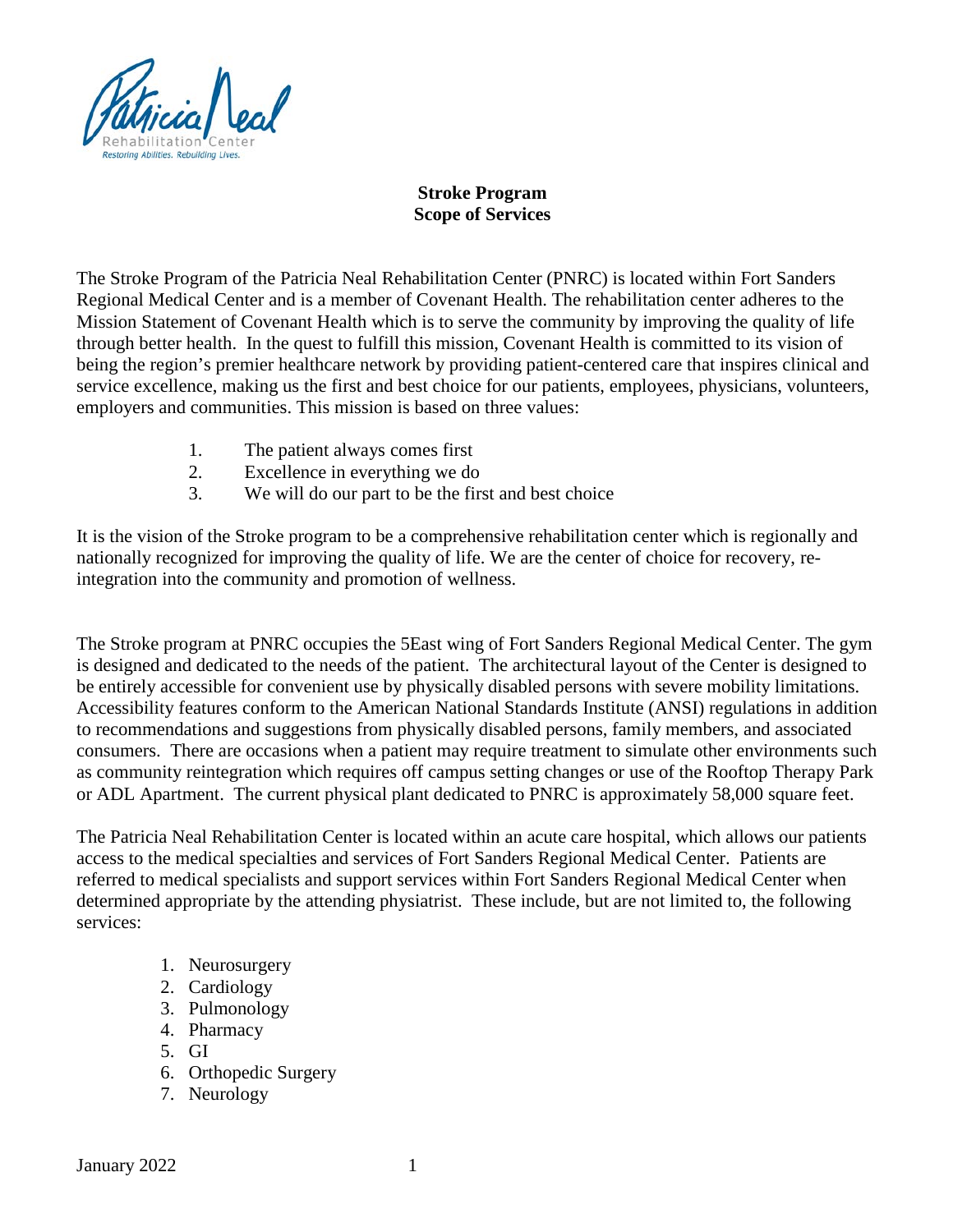

- 8. Internal Medicine
- 9. Ophthalmology
- 10. Otorhinolaryngology
- 11. General Surgery
- 12. Plastic Surgery
- 13. Urology
- 14. Psychiatry
- 15. Podiatry
- 16. Diagnostic Services
- 17. Respiratory Therapy
- 18. Orthotics/Prosthetics
- 19. Dietetics/Nutrition

The Stroke Program at PNRC is dedicated to providing services to persons who have suffered a loss of physical and/or cognitive impairment due to stroke. Patricia Neal Rehabilitation Center helps patients regain the greatest amount of independence and enjoy the highest quality of life. Services will include appropriate intervention along a continuum of care that best fits the needs of the patient from inpatient to outpatient with coordination of available community services. Patricia Neal Rehabilitation Center accepts from age 18 and up. Patients less than 18 years of age will be reviewed on a case by case basis.

Patients and families are a vital part of the rehabilitation team and participate with the interdisciplinary team in developing an individualized treatment plan. Progress towards defined goals is reviewed in a weekly team conference. All patients are under the care of trained staff and a physiatrist, who with the case manager will coordinate the highly skilled team of professionals. The environment is designed to address the cognitive, physical, educational, psychosocial, and behavioral needs of the patient. Professional staff members are continually updating treatment skills and techniques to incorporate into the most effective treatment for patients.

Referrals to the Patricia Neal Rehabilitation Center are received from the following regions: east Tennessee, southeast Kentucky, western North Carolina, northern Alabama, northwest Georgia, and southwest Virginia. The main referral area for the rehabilitation center is the Knoxville area and surrounding 32 counties. Referrals are initiated by physicians, case managers and patient/family requests. The Patricia Neal Rehabilitation Center has received patients from across the country and around the world.

Upon receipt of the referral, a clinical liaison and rehabilitation physician will review the medical record and determine the most appropriate placement in the continuum of care to best meet the patient's needs.

Patricia Neal Rehabilitation Center admissions staff will verify insurance coverage prior to admission and are available to discuss any estimated out of pocket expense to the patient. The rehabilitation center accepts multiple payor sources: Medicare, Medicare Advantage Plans, and TNCare, Worker's Compensation, commercial insurances, and self pay. Patricia Neal Rehabilitation Center establishes its rates for service through a reimbursement analysis established by Covenant Health's revenue process.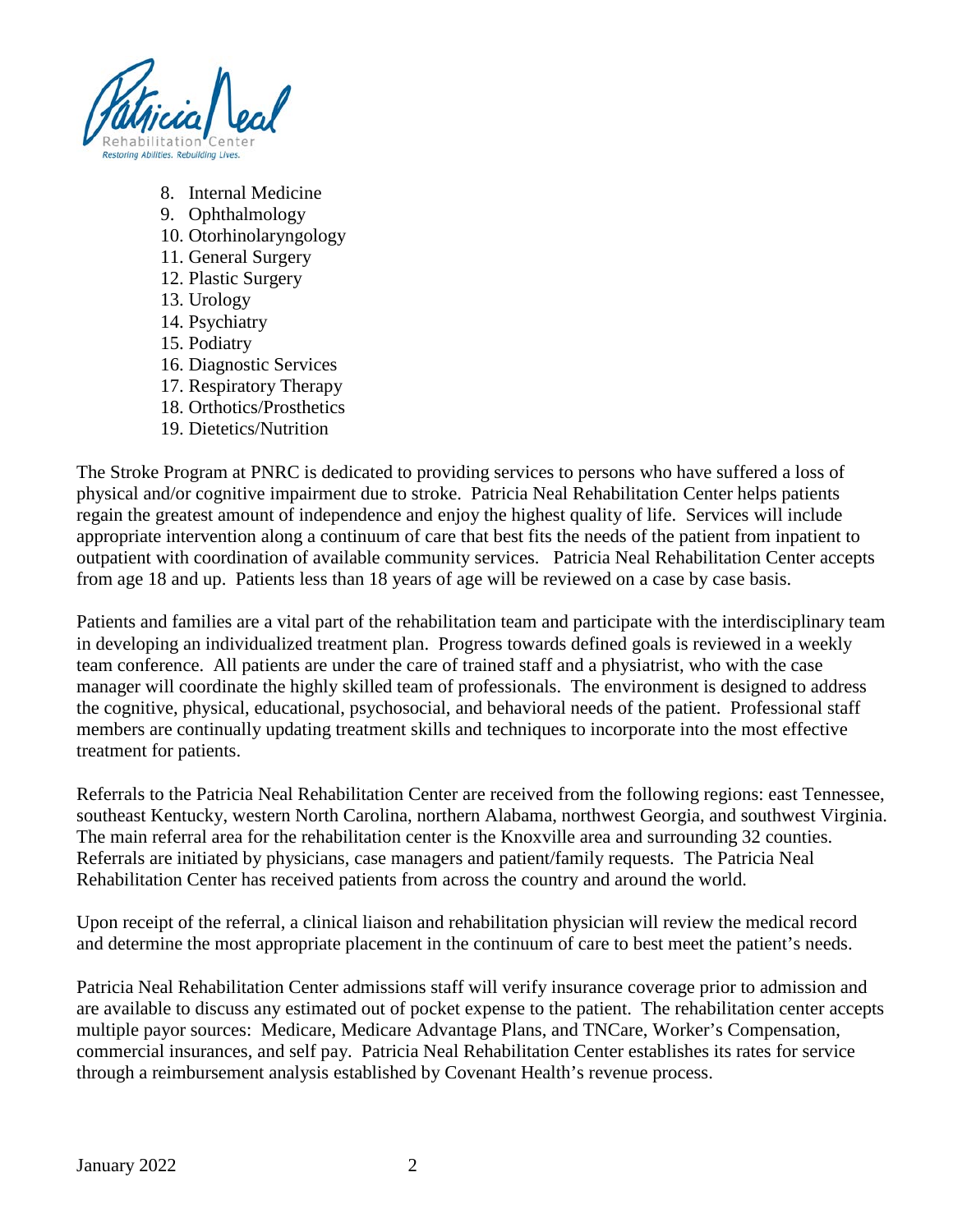

Patients will not be eliminated from consideration solely due to lack of funding. It is recognized that the center can only support a limited number of charity cases, yet assure its own economic viability.

Upon admission to Patricia Neal, each patient will undergo comprehensive assessments by the rehabilitation team. As these assessments are completed, a plan of care will be established by the rehabilitation physician that is individualized to each patient's specific needs.

The staff of the rehabilitation center is its most valued resource. Patricia Neal Rehabilitation Center is comprised of highly qualified individuals with specialty training designed to address the needs of the rehabilitation patient. PNRC staff work in a team approach consisting of:

> Rehabilitation Medicine/Physiatry Internal Medicine Rehabilitation Nursing Physical Therapy Occupational Therapy Recreation Therapy Speech Language Pathology Behavioral Medicine/Rehabilitation Psychology Case Management Social Work

Patient treatment is implemented after team members have completed initial assessments. Patients will participate in individualized treatment plans during their stay at the Patricia Neal Rehabilitation Center. These treatment plans will include 1:1 sessions with therapy staff, but may also include treatment in group settings. Specific treatments and techniques are discussed with family / significant others during scheduled training sessions. Education and psychosocial supportive services for patients and families are an integral part of the rehabilitation process. Education provided is individualized depending upon the patient and family needs. Support is available in the form of a Stroke support group. This group is supported by PNRC, where members have the opportunity to be trained as Peer Visitors. Peer visitation is available to newly diagnosed individuals and their caregivers and help address emotional, physical, social needs, and adaptation to the change resulting from their diagnosis.

Nursing services are available 24/7. Therapy services are available 8:00am – 3:30pm, 7 days a week. A typical day for patients includes 3 hours per day of therapy, consisting of a combination of physical, occupational, and speech therapy. Weekend therapy is scheduled dependent upon patient need. Behavioral medicine, recreation therapy, and case management see patients on an as needed based. All patients are followed by the rehabilitation physician.

The discharge planning process begins during the initial admission interview with the patient and family. The case manager works with the team to make a plan in consideration of the patient's goals. The case manager completes a psychosocial assessment with the patient and the family to determine strengths, weaknesses, and coping skills and makes an effective plan that utilizes the patient's resources most